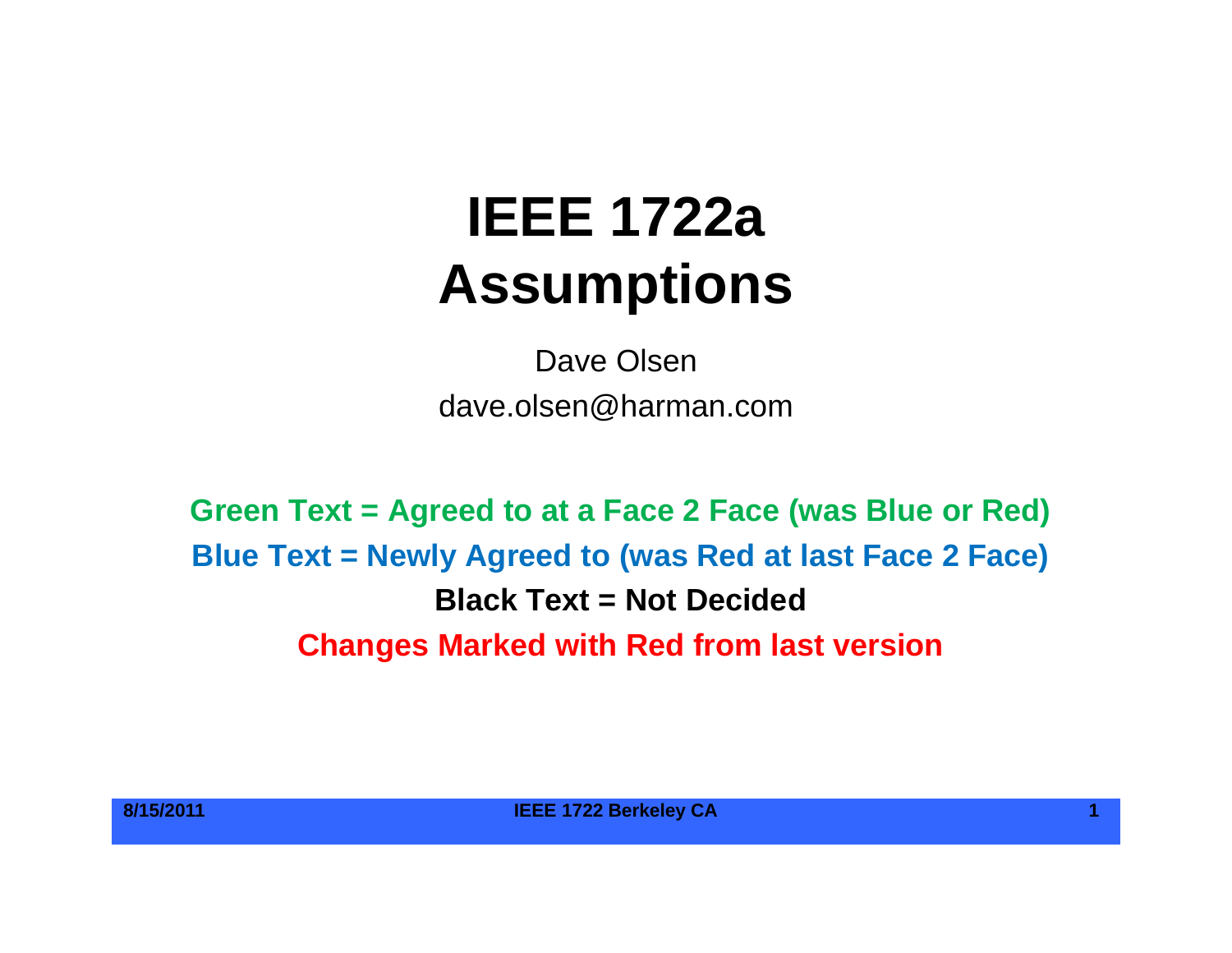# **Subtype Assignment Assignment**

### • New subtypes

- 0x02 AVTP Audio Format
- 0x03 AVTP Video Format
- 0x04 Time Sensitive Control Protocol
- 0x05 CAN/Flexray
- 0x7a AVDECC Discovery
- 0x7b AVDECC Enumeration and Control
- 0x7c AVDECC Connection Management
- 0x7d Media Clock Negotiation
- Possibly redefine the C/D bit to be part of the subtype to make better use of the subtype field. ( Needs to be looked at in document)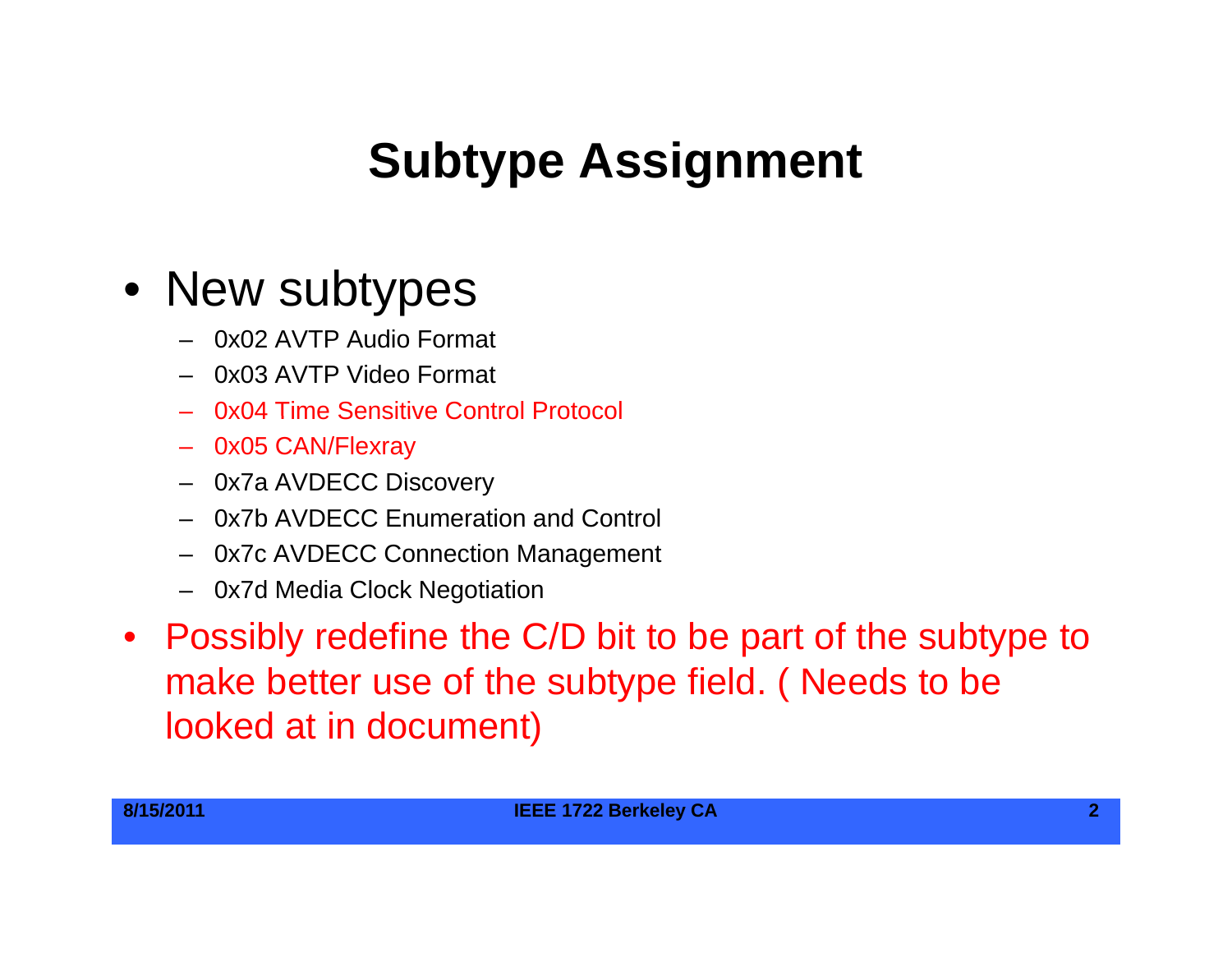### **Changes to current standard**

- Redefine gateway info to only be valid for 61883 formats
- Gateway info field to be replaced by a protocol specific field that can be used in new protocols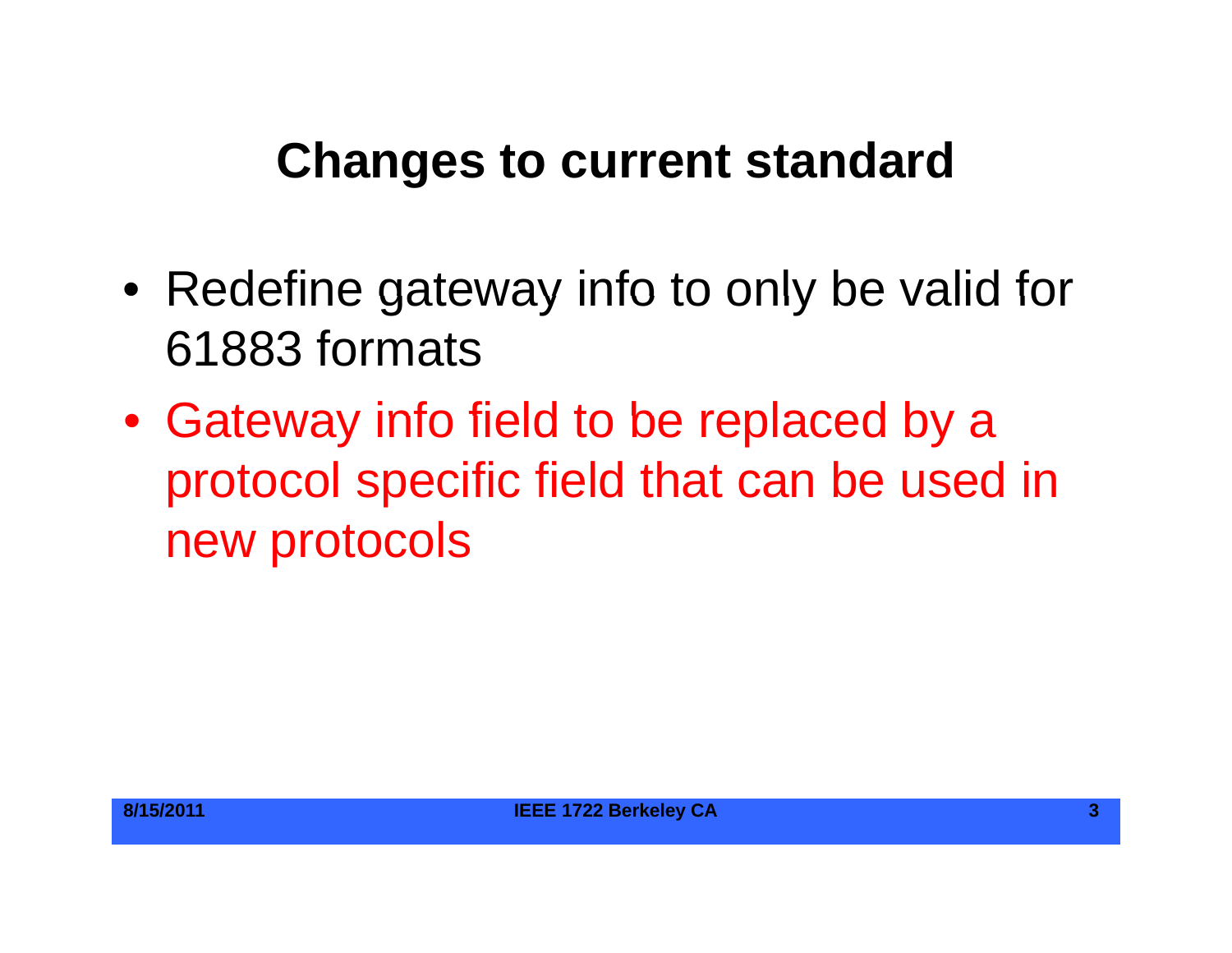# **AVTP Audio Format**

- Support PCM audio
- Event Markers
- DTCP Support
- HDCP Support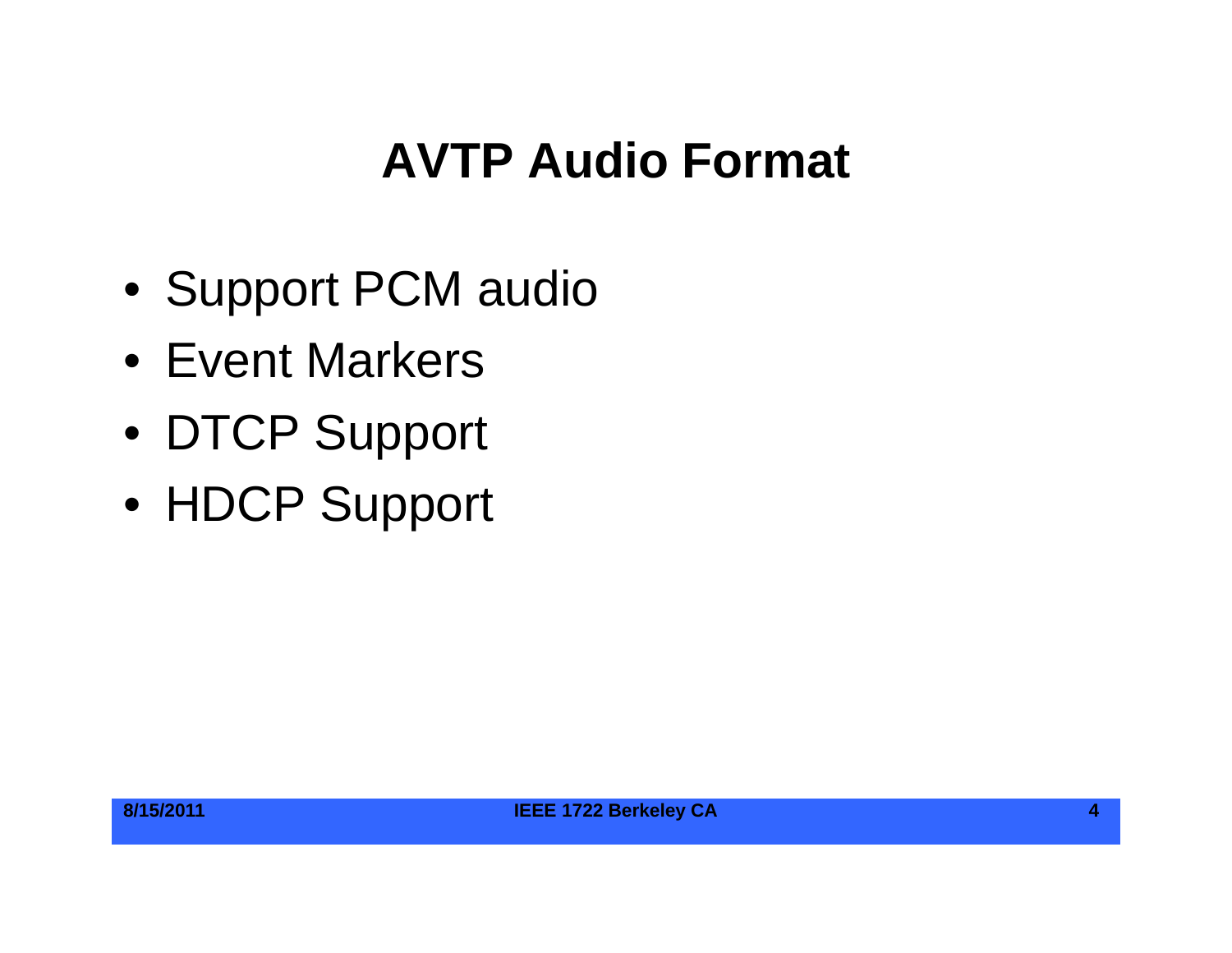# **AAF LPCM Format**

- $\bullet$ Timestamp in every packet
- $\bullet$  Define a base required default format, a talker must support one of the formats, a listener must support both of the following:
	- 48k, 6 samples/packet, 32-bit sample size, 8 channels
	- 44.1k, 6 samples/packet, 32-bit sample size, 8 channels
- $\bullet$ We may want to split the defaults up by market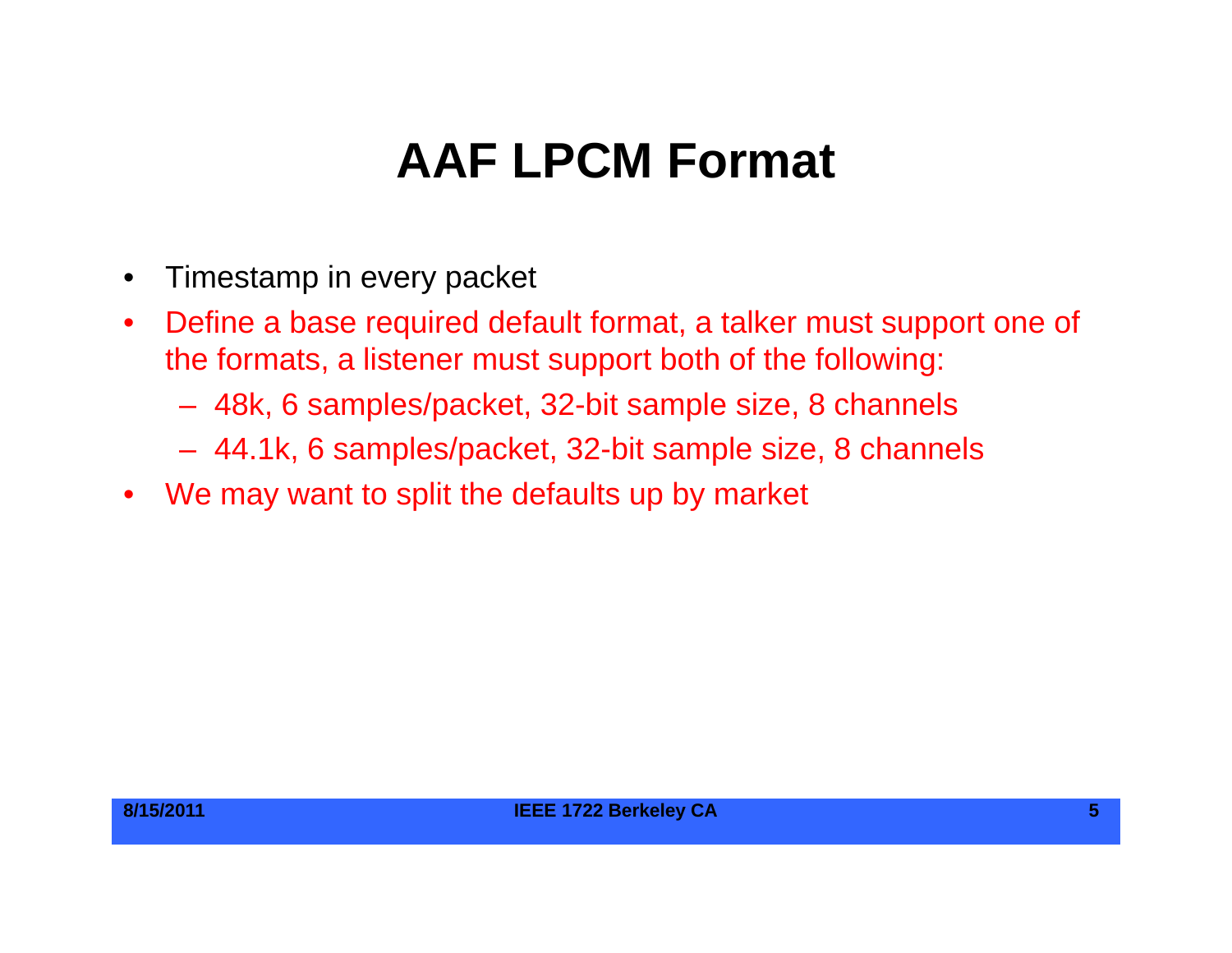# **AVTP Video**

- Support MJPEG
- Support new native AVTP formats
- Event Markers
- DTCP Support
- HDCP Support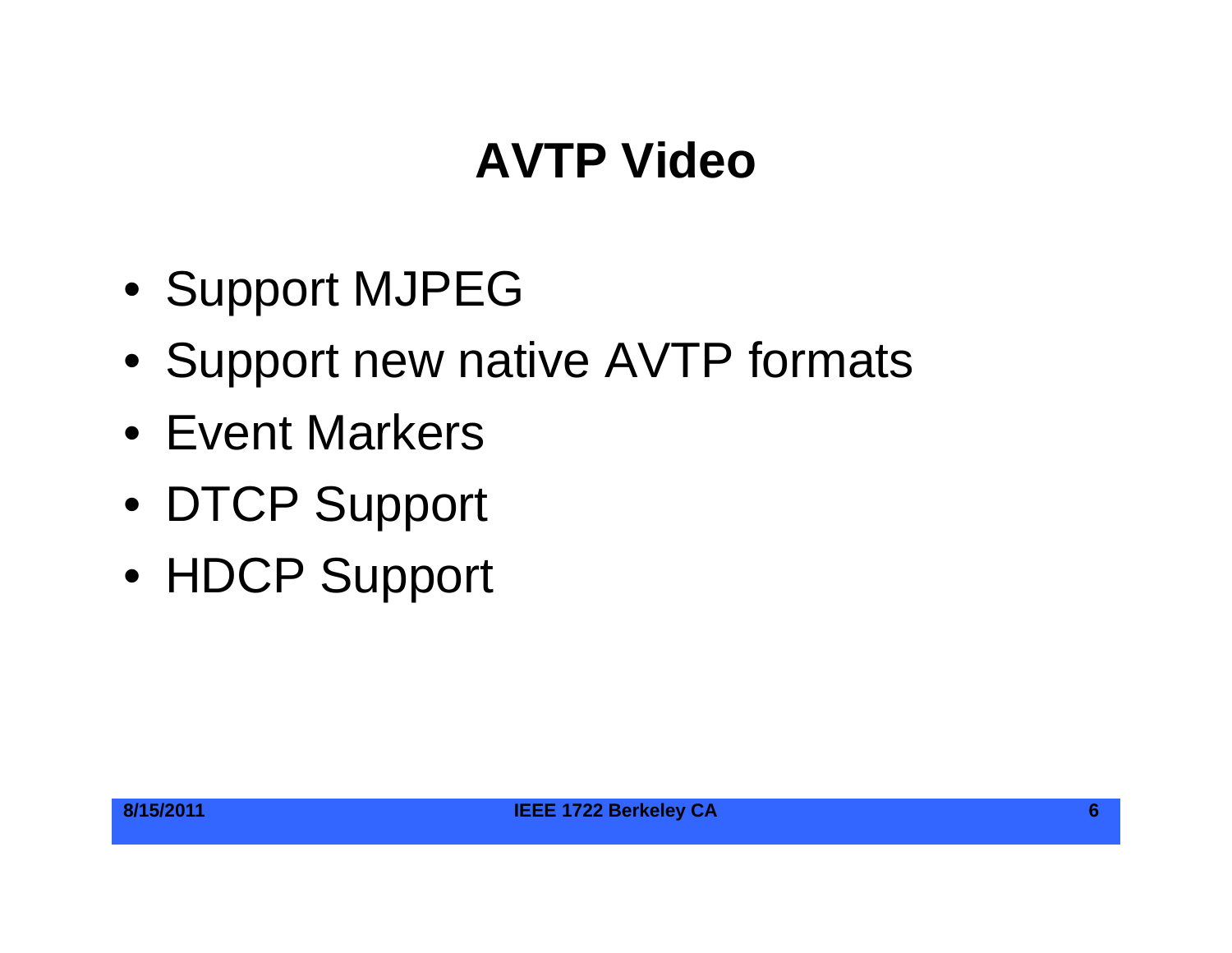#### **AVF Formats**

#### • MJPEG



**8/15/2011 IEEE 1722 Berkeley CA 7**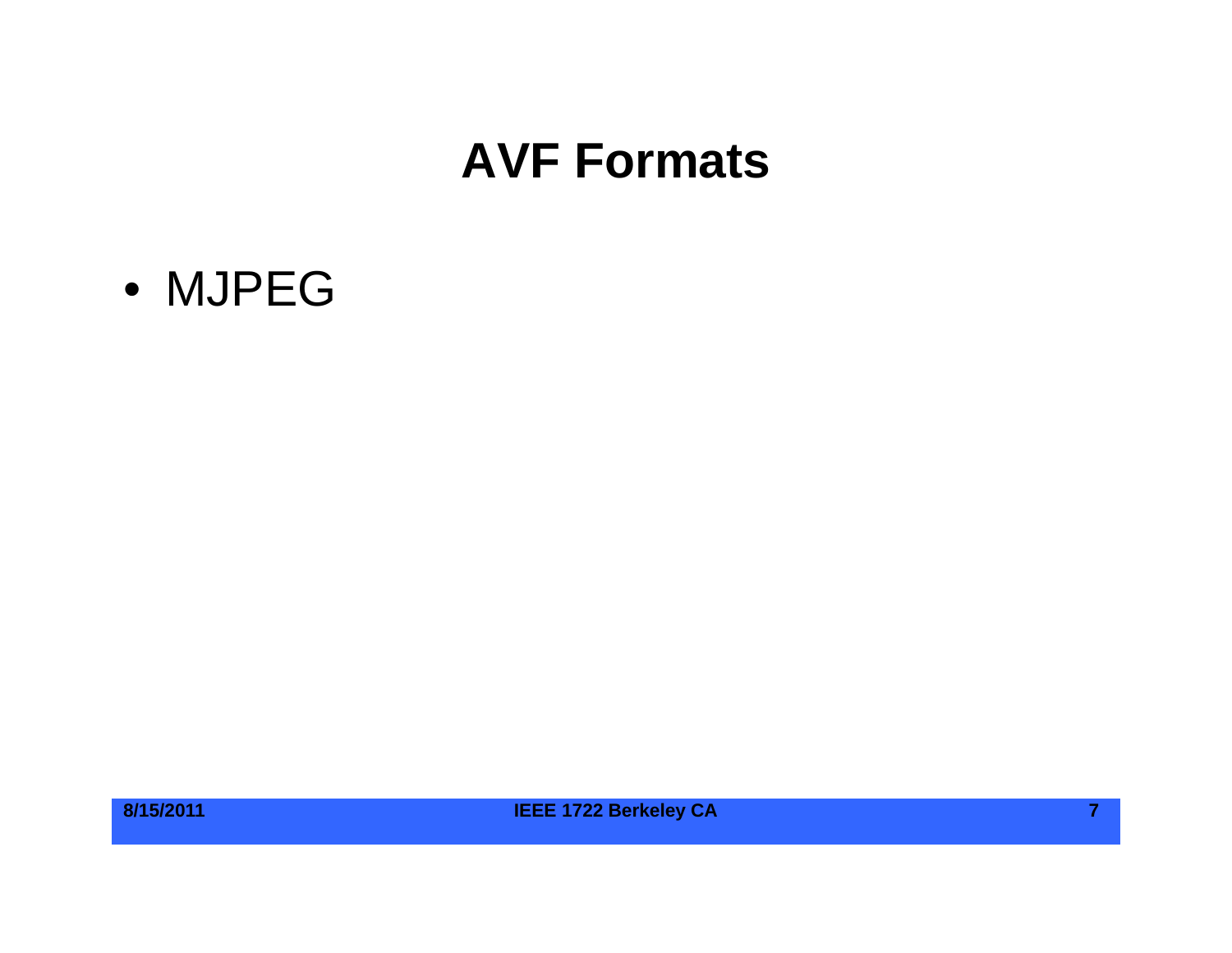## **Media Clock Negotiation**

- $\bullet$  Frequency multipliers to match 1722.1
	- 1.001, 1/1.001, 24/25, 25/24
- $\bullet$  Clock Quality field(s) need to be added between priority1 and priority2
- $\bullet$  Clock Quality should be determined by PPM drift or Allan deviation (TBD)
- $\bullet$ Clock Qualit y field related to gPTP interval 8ns or 25ns
- $\bullet$  Required Crystal GUID to be added for informational purposes to MCN Advertise packet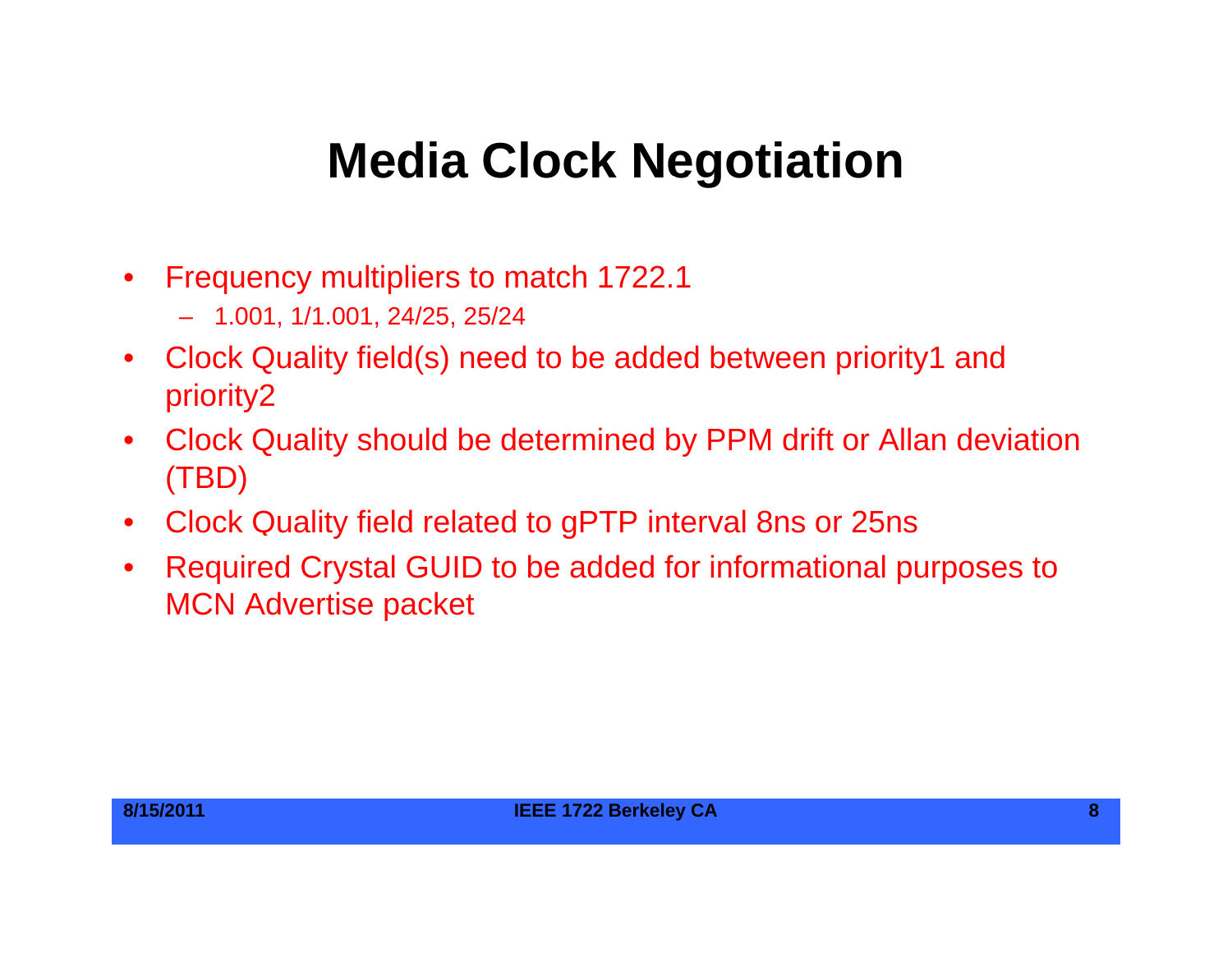# **Real Time Format Change (th HDMI bl ) (the HDMI problem**

- $\bullet$  Include markers to indicate change
	- Prechange indication??
	- Format identifier??
	- Formats are prenegotiated
	- One bit could set to indicate a change is coming and then reset to indicate the change is here
- •Required in AVTP audio/video formats
- $\bullet$ Add bits to 61883 base formats
- •Could this be used by the 802.1 multitalker problem??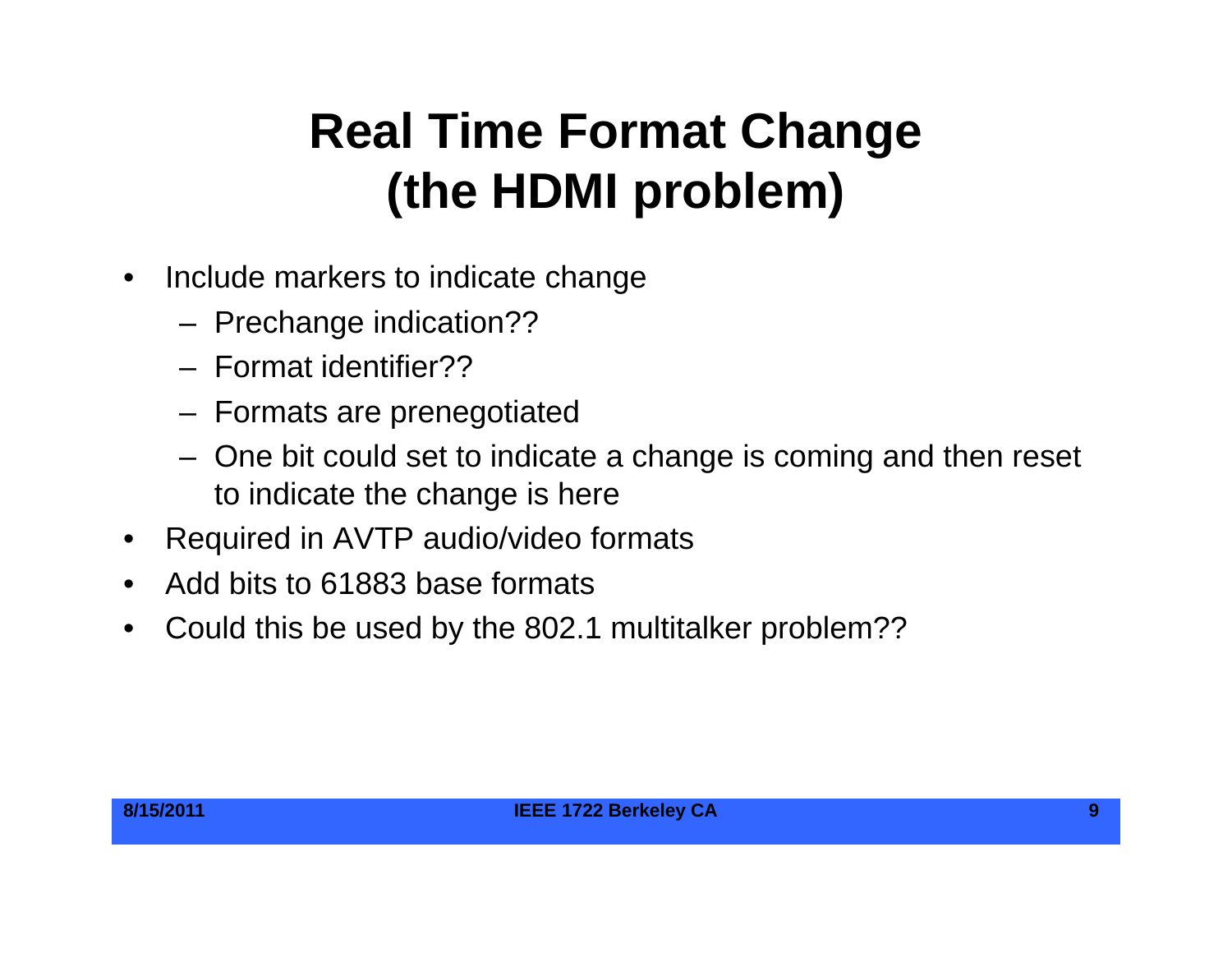# **Standard Management V i bl /C t Variables/Counters**

- $\bullet$  Counters being considered
	- Missing sequence numbers
		- Sequence number breaks
	- Bad presentation times
	- Stream packets received
	- Missed stream packets counter on a per stream basis
	- Unexpected stream packets counter
	- Late arriving packets
	- Others??
- $\bullet$ See presentation from Chris Pane
- $\bullet$ • <u>http://grouper.ieee.org/groups/1722/contributions/1722-cpane-</u> debug-counters-and-variables-proposal.pdf
- $\bullet$ Still looking for more idea.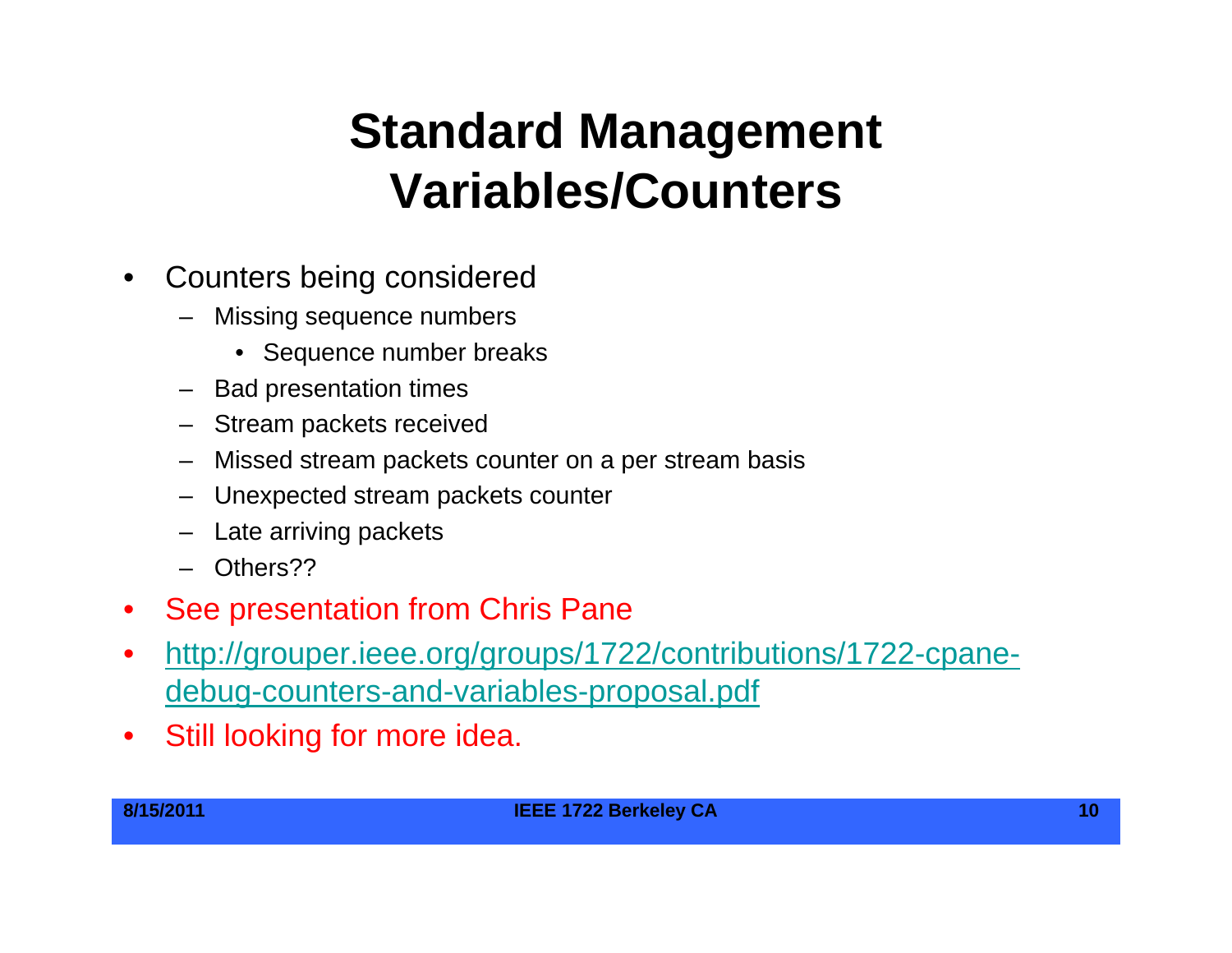# **1722 PICS**

- 1722 only (no 61883 specific PICS)
- Need PICS for AVTP audio/video
- Need PICS for MCN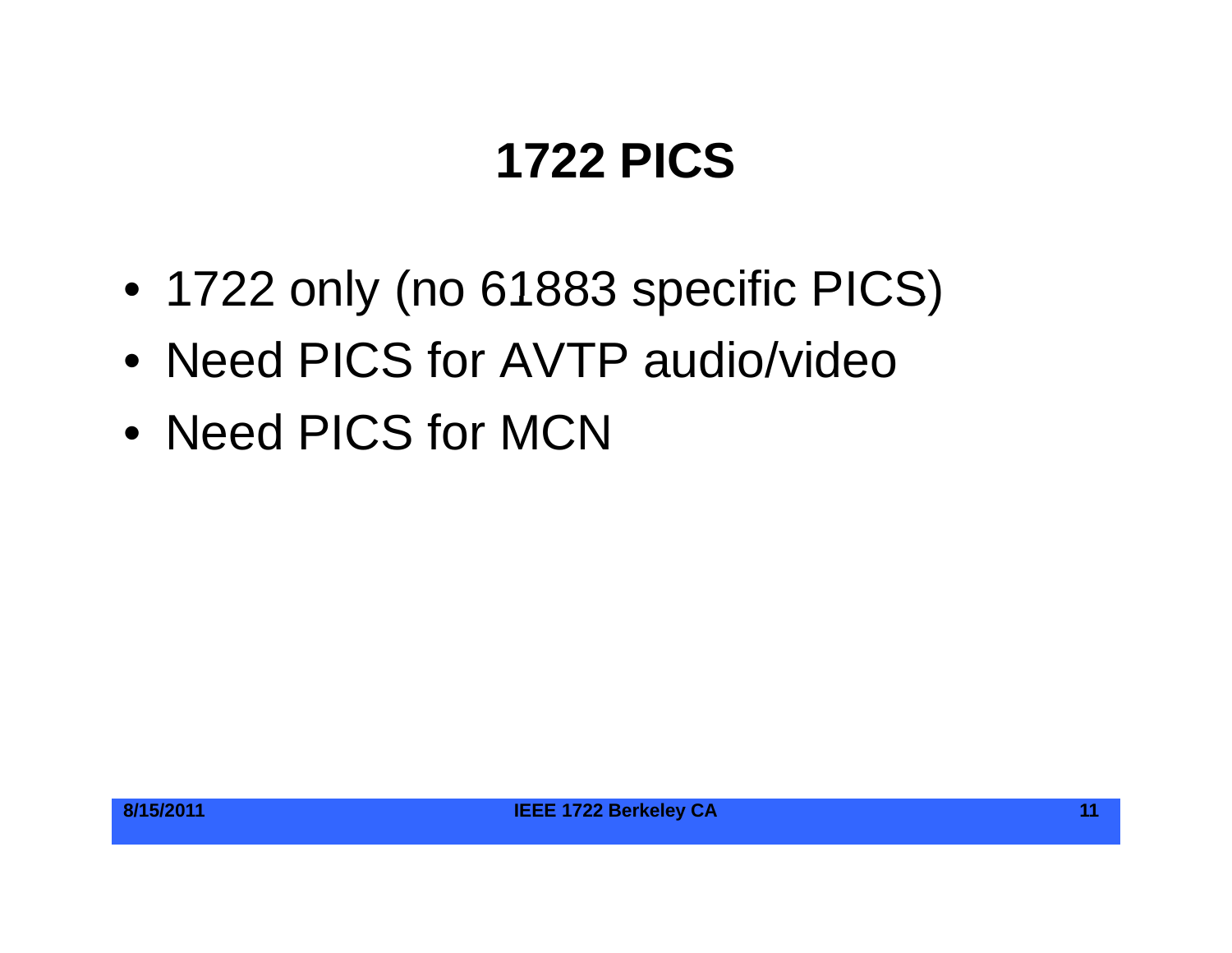# **DTCP/HDCP**

- Include bit fields to support DTCP/HDCP
- The DTCP spec uses the high order 2 bits of the sy field to support DTCP
- AVTP formats will provide 4 bits to be used by DTCP and HCDP
- Add 1 bit from <sup>a</sup> reserved field to support HDCP in the 61883 formats
- 1722 will not work with the DTLA to get approval
- $\bullet$  1722 will only provide what is needed such that someone else could get formats approved by the DTLA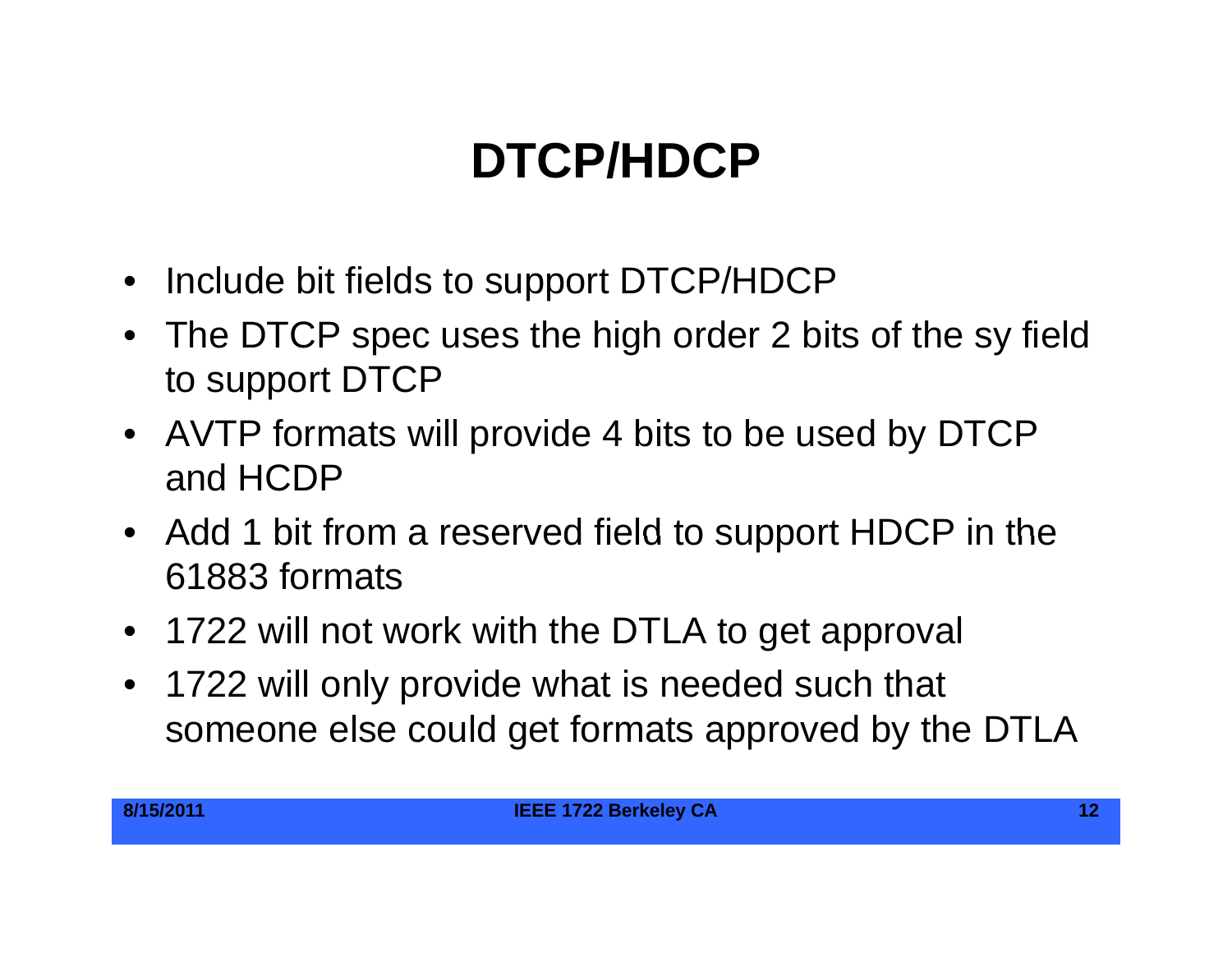# **Automotive Support**

- CAN Gateway Protocol
- Flexray Gateway Protocol – FlexRay synchronization
- Presentation coming from Automotive specific companies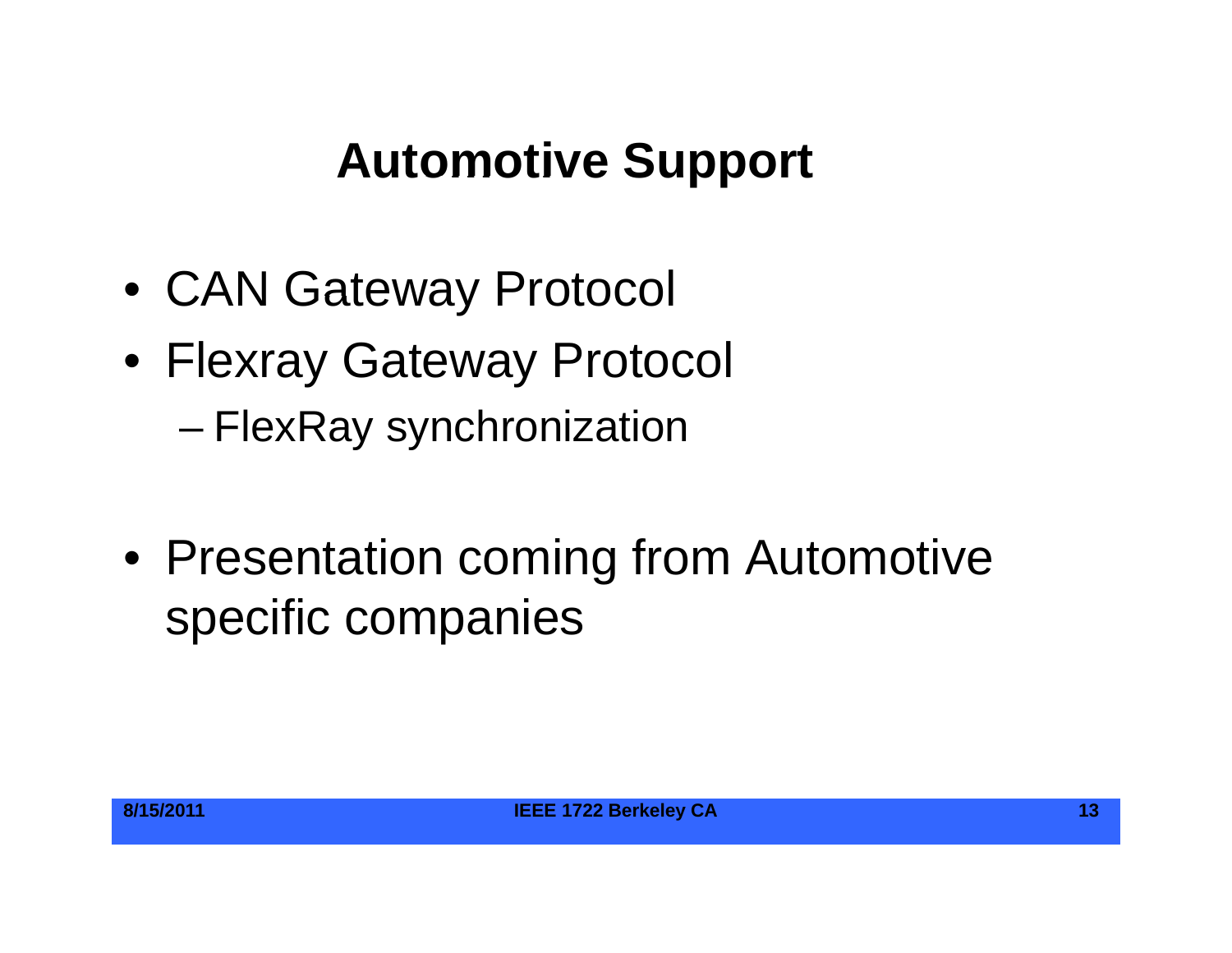# **Low Latency Security/Encryption**

- Informative Annex
- MacSec per link encryption
- 802.1X per LAN authentication
- DTCP end to end AES 128 encryption
- How do I secure a live performance?

–Class A Stream latency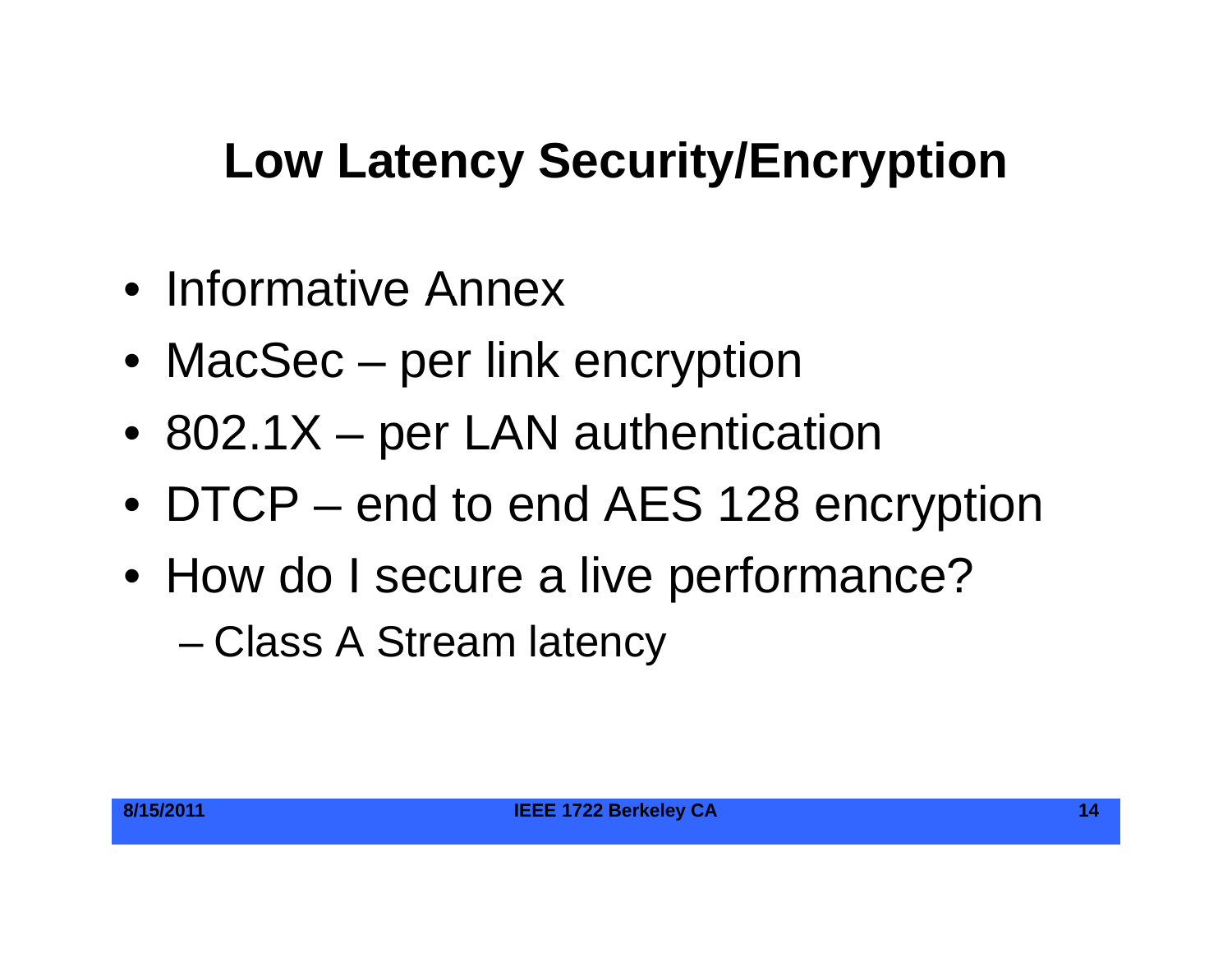# **Synchronization bits**

- Currently M0 and M1
- Do we need more bits? Maybe 4 bits
- M0 used for format change
- M1 used to synchronize external events
- Can we add these same bits to the 61883 streamin g formats?